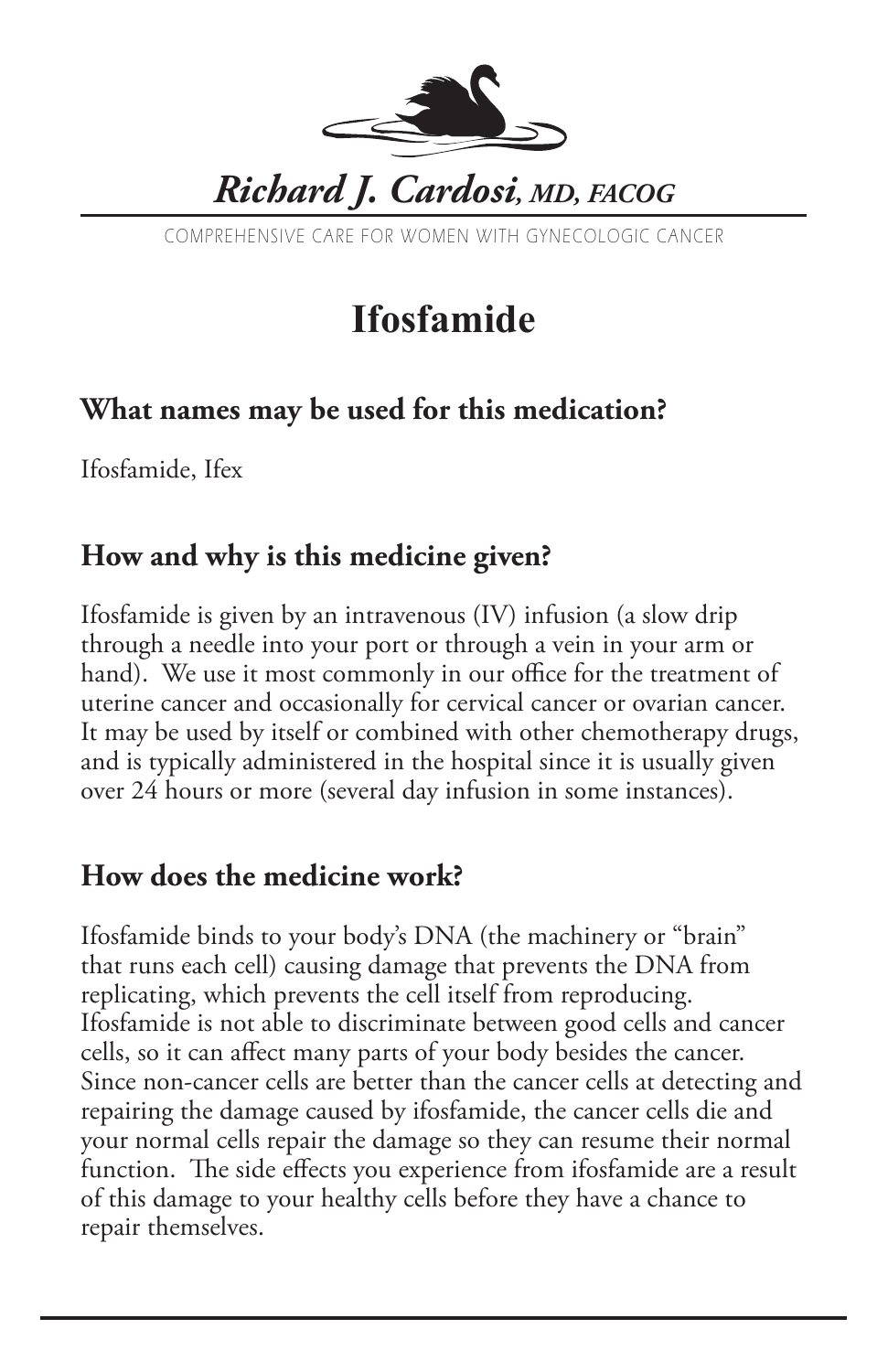Ifosfamide must be activated to its active form by your liver. The enzyme systems that cause this activation can be influenced by other medications. It is therefore very important for you to be sure your list of medications that you take for other health problems (such as blood pressure, diabetes, etc.) stays accurate and up to date in our office. We will review your medication list at each visit.

After activation, ifosfamide is then cleared from your body by your kidneys. The by-products can be toxic to your bladder, so it is important that you keep yourself well hydrated (8-10 glasses of water per day) in efforts to keep the kidneys working at their best. You should empty your bladder every 2-3 hours during the day. We will also administer a bladder protecting type of medication called MESNA (Mesnex) to help prevent or minimize bladder injury. We will monitor your liver and kidney function through blood tests performed prior to each infusion.

## **How often is this medicine given?**

Ifosfamide is typically given once every 3-4 weeks (every 21-28 days). The total number of treatment cycles needed will be outlined by your doctor prior to beginning therapy. The infusions are most often given in the hospital. Prior to each treatment, you will be seen in the office for an exam, and blood tests will be reviewed to be sure it is safe to administer your treatment. It is, of course, very important to keep all of your appointments for chemotherapy and lab testing.

#### **What side effects does this medicine cause?**

There are many possible side effects of all chemotherapy drugs, so the following is only inclusive of the most common or serious possibilities from ifosfamide. You will be asked to complete a symptom form at each visit in order for us to accurately assess the side effects that you may be experiencing. This form helps your doctor be sure that no adverse effects of treatment are overlooked, and it serves to help you recall which symptoms you may have experienced since your last treatment.

 $\triangleleft$  Hair loss is common with ifosfamide, but hair growth should return upon completion of treatment.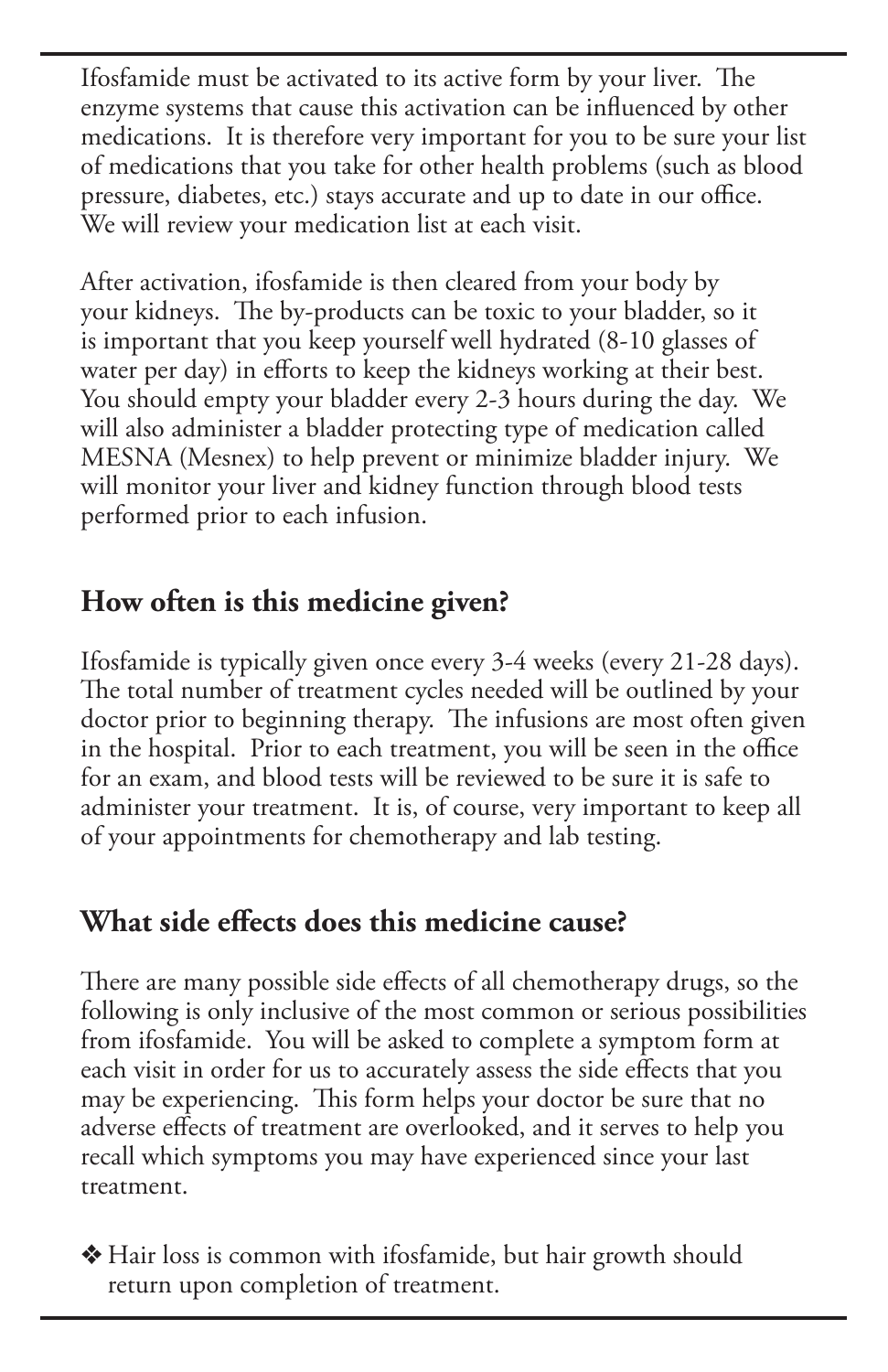v Nausea and vomiting may be experienced with ifosfamide. These symptoms are less common today than in the past because of much improved anti-nausea medications. You will be given prescriptions for medications to prevent nausea, and it is important that you take them as directed in order for them to be most effective. If you have questions, do not hesitate to call the office.

◆ Bone marrow suppression is when the bone marrow cannot make enough red cells, white cells, or platelets to keep up with demand, and this is a side effect of most chemotherapy medications, including ifosfamide. All of your blood counts will be monitored regularly throughout treatment.

- *Anemia* is the result of not enough red blood cells and may cause fatigue, chest pain, shortness of breath, or dizziness.
- *Neutropenia* results when your white blood cell count goes too low, and this will put you at an increased risk for infection. It is very important that you avoid sick friends and family; be diligent about hand-washing as well. This does not mean that you cannot be out in public, and in fact you can continue to participate in normal activities such as going to church or a movie, etc. If you think you may have an infection or have a fever of 100.5°F or more, call the office immediately.
- *Thrombocytopenia* is the term for too low of a platelet count. This can lead to excessive bruising or bleeding with only minor injury such as brushing your teeth or blowing your nose.

v Bladder toxicity can occur and presents as a *hemorrhagic cystitis* (blood in urine and painful urination). This is minimized if adequate hydration is maintained and with the use of MESNA (medication given to prevent harmful effects on the bladder). If bladder toxicity occurs, it is typically reversible. You should empty your bladder every 2-3 hours during the day, and you should call the office if you notice bloody urine. MESNA is most often given with the IV ifosfamide infusion but is occasionally given in an oral/tablet form. MESNA is generally well tolerated but may be associated with mild nausea, vomiting, diarrhea, fatigue, headaches, muscle/joint aches, and/or a rash.

v Mucositis is sores/ulcers in the mouth that can cause pain and difficulty eating or swallowing. This may occur with ifosfamide but can be minimized with good oral hygiene and a warm saltwater solution gargled after each meal. Prescription medication is also available if these steps are ineffective at resolving your